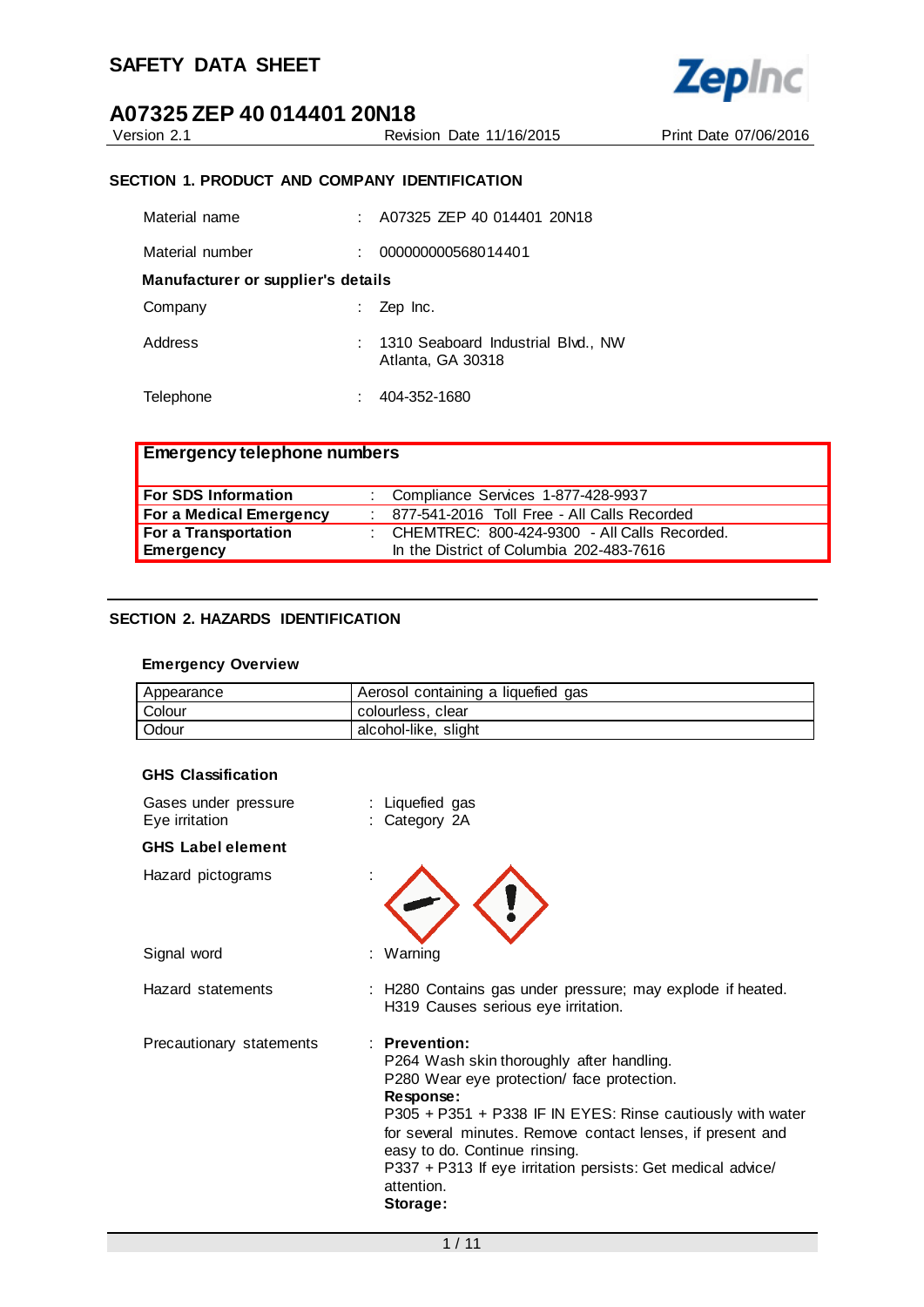

| A07325 ZEP 40 014401 20N18      |                                                                                                                                                               |                       |
|---------------------------------|---------------------------------------------------------------------------------------------------------------------------------------------------------------|-----------------------|
| Version 2.1                     | Revision Date 11/16/2015                                                                                                                                      | Print Date 07/06/2016 |
|                                 | $P410 + P412$ Protect from sunlight. Do not expose to<br>temperatures exceeding 50 °C/ 122 °F.<br>P403 Store in a well-ventilated place.                      |                       |
| <b>Potential Health Effects</b> |                                                                                                                                                               |                       |
| Carcinogenicity:                |                                                                                                                                                               |                       |
| <b>IARC</b>                     | No component of this product present at levels greater than or<br>equal to 0.1% is identified as probable, possible or confirmed<br>human carcinogen by IARC. |                       |
| <b>ACGIH</b>                    | No component of this product present at levels greater than or<br>equal to 0.1% is identified as a carcinogen or potential<br>carcinogen by ACGIH.            |                       |
| <b>OSHA</b>                     | No component of this product present at levels greater than or<br>equal to 0.1% is identified as a carcinogen or potential<br>carcinogen by OSHA.             |                       |
| <b>NTP</b>                      | No component of this product present at levels greater than or<br>equal to 0.1% is identified as a known or anticipated carcinogen<br>by NTP.                 |                       |

#### **SECTION 3. COMPOSITION/INFORMATION ON INGREDIENTS**

Substance / Mixture : Mixture

| <b>Chemical Name</b> | CAS-No.  | Concentration [%] |
|----------------------|----------|-------------------|
| ethanol              | 64-17-5  | l >= 10 - < 20    |
| butane               | 106-97-8 | $> = 1 - 5$       |
| propane              | 74-98-6  | $>= 1 - 5$        |

#### **SECTION 4. FIRST AID MEASURES**

**Hazardous components**

| General advice          | : Move out of dangerous area.<br>Show this safety data sheet to the doctor in attendance.<br>Do not leave the victim unattended.                                                            |
|-------------------------|---------------------------------------------------------------------------------------------------------------------------------------------------------------------------------------------|
| If inhaled              | : If unconscious place in recovery position and seek medical<br>advice.<br>If symptoms persist, call a physician.                                                                           |
| In case of skin contact | : Wash off immediately with plenty of water for at least 15<br>minutes.<br>Get medical attention if irritation develops and persists.                                                       |
| In case of eye contact  | : Remove contact lenses.<br>Protect unharmed eye.<br>Keep eye wide open while rinsing.<br>If eye irritation persists, consult a specialist.<br>If in eyes, rinse with water for 15 minutes. |
| If swallowed            | : Keep respiratory tract clear.<br>Never give anything by mouth to an unconscious person.<br>If symptoms persist, call a physician.                                                         |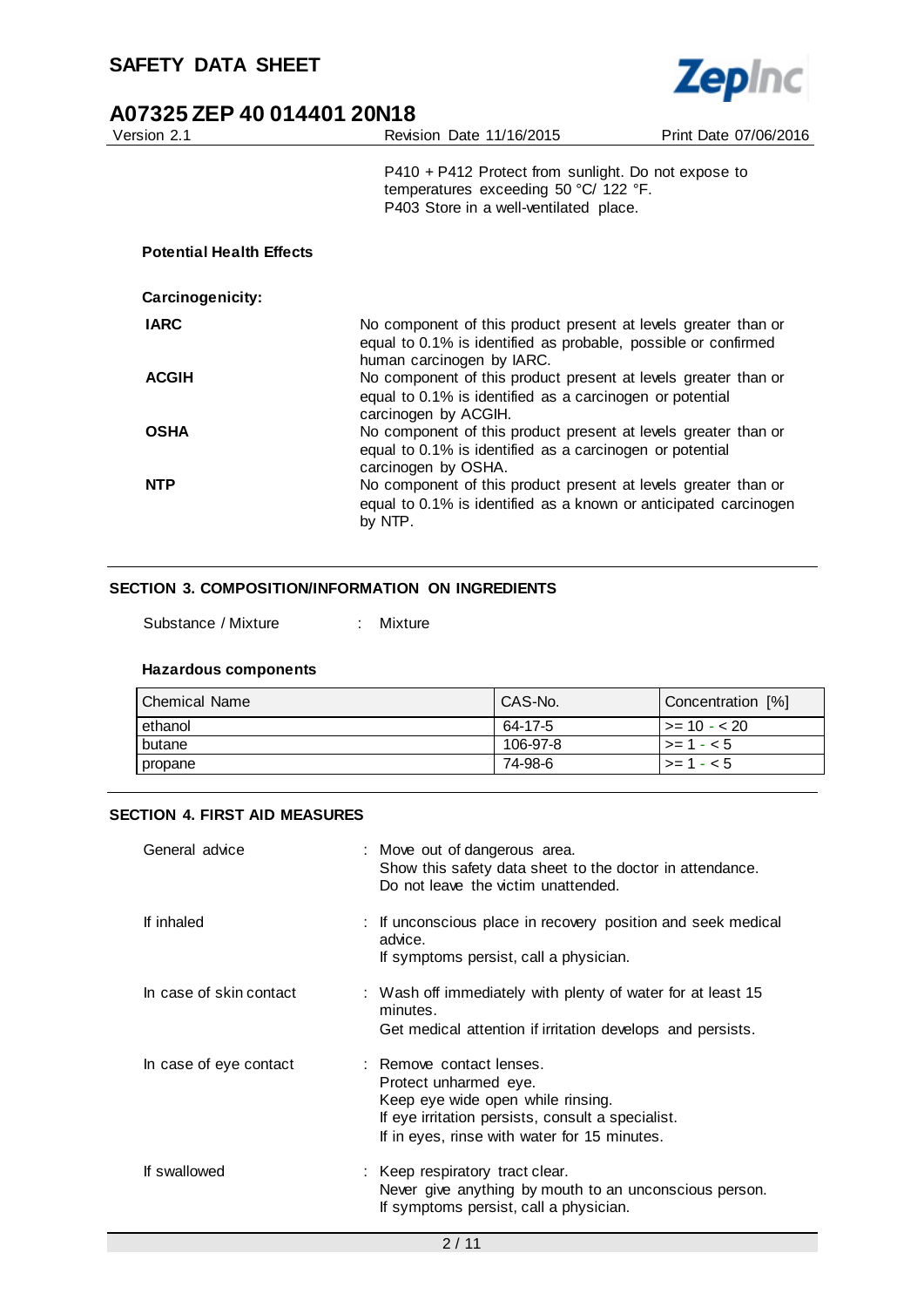

Version 2.1 Revision Date 11/16/2015 Print Date 07/06/2016

DO NOT induce vomiting unless directed to do so by a physician or poison control center.

#### **SECTION 5. FIREFIGHTING MEASURES**

| Suitable extinguishing media                     | : Water spray jet<br>Carbon dioxide (CO2)<br>Alcohol-resistant foam<br>Dry chemical                                                                    |
|--------------------------------------------------|--------------------------------------------------------------------------------------------------------------------------------------------------------|
| Unsuitable extinguishing<br>media                | : High volume water jet                                                                                                                                |
| Specific hazards during<br>firefighting          | : Do not allow run-off from fire fighting to enter drains or water<br>courses.                                                                         |
| Hazardous combustion<br>products                 | : Carbon dioxide (CO2)<br>Carbon monoxide<br>Smoke                                                                                                     |
| Specific extinguishing<br>methods                | : Use extinguishing measures that are appropriate to local<br>circumstances and the surrounding environment.                                           |
| Further information                              | : Standard procedure for chemical fires.<br>Use extinguishing measures that are appropriate to local<br>circumstances and the surrounding environment. |
| Special protective equipment<br>for firefighters | : Wear self-contained breathing apparatus for firefighting if<br>necessary.                                                                            |

#### **SECTION 6. ACCIDENTAL RELEASE MEASURES**

| Personal precautions,<br>protective equipment and<br>emergency procedures | : Use personal protective equipment.<br>Ensure adequate ventilation.<br>Refer to protective measures listed in sections 7 and 8.<br>Beware of vapours accumulating to form explosive<br>concentrations. Vapours can accumulate in low areas. |
|---------------------------------------------------------------------------|----------------------------------------------------------------------------------------------------------------------------------------------------------------------------------------------------------------------------------------------|
| Environmental precautions                                                 | : Prevent further leakage or spillage if safe to do so.                                                                                                                                                                                      |
| Methods and materials for<br>containment and cleaning up                  | : Soak up with inert absorbent material (e.g. sand, silica gel,<br>acid binder, universal binder, sawdust).<br>Sweep up or vacuum up spillage and collect in suitable<br>container for disposal.                                             |

#### **SECTION 7. HANDLING AND STORAGE**

| Advice on safe handling | : Avoid contact with skin and eyes.                      |
|-------------------------|----------------------------------------------------------|
|                         | For personal protection see section 8.                   |
|                         | Smoking, eating and drinking should be prohibited in the |
|                         | application area.                                        |
|                         | Always replace cap after use.                            |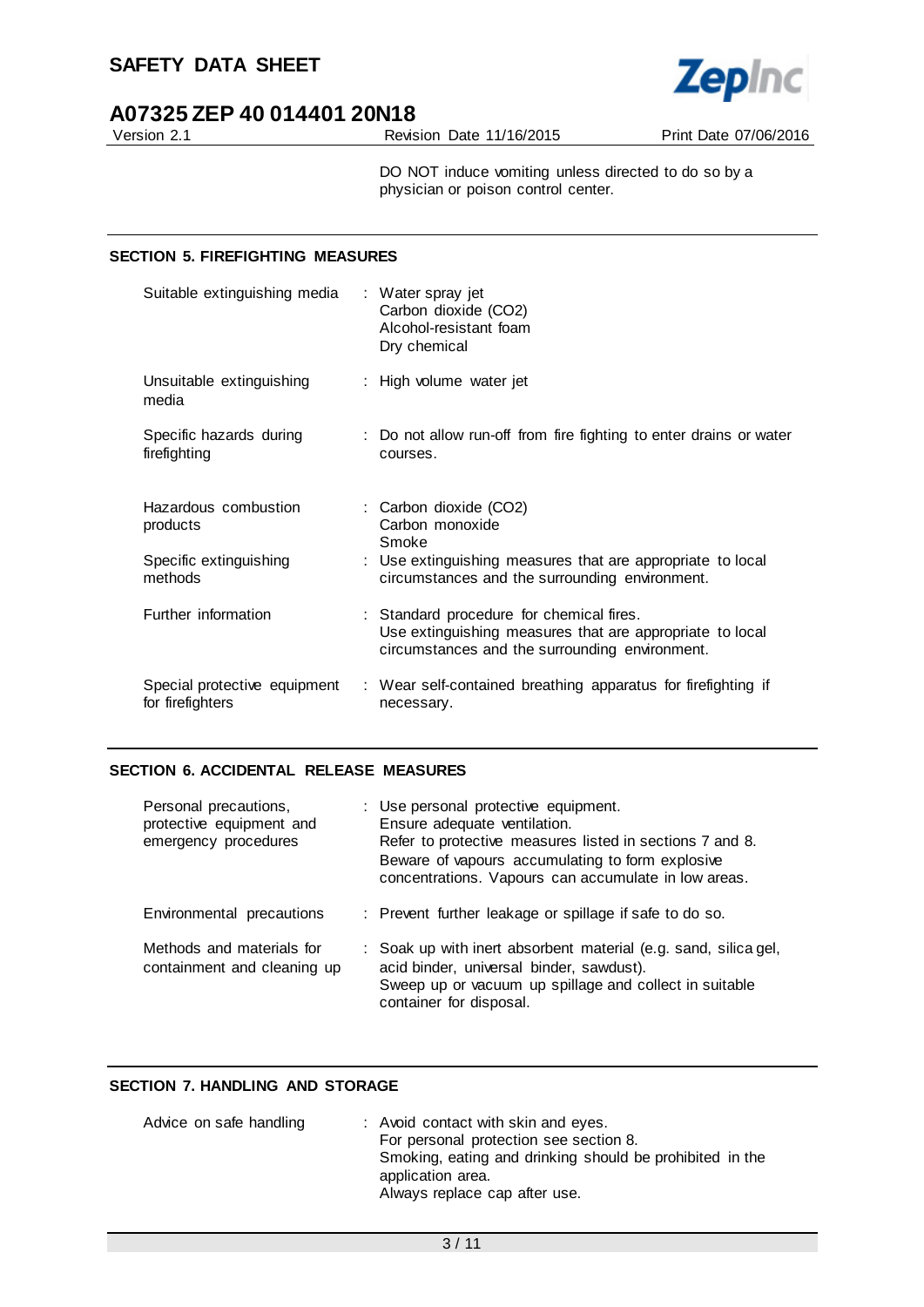$\overline{a}$ 



# **A07325 ZEP 40 014401 20N18**

| Version 2.1                 | Revision Date 11/16/2015                                                                                                                                                                                                                                                                                                                                                                              | Print Date 07/06/2016 |
|-----------------------------|-------------------------------------------------------------------------------------------------------------------------------------------------------------------------------------------------------------------------------------------------------------------------------------------------------------------------------------------------------------------------------------------------------|-----------------------|
|                             | Dispose of rinse water in accordance with local and national<br>regulations.<br>Avoid exposure - obtain special instructions before use.<br>Take precautionary measures against static discharges.<br>Do not breathe vapours or spray mist.                                                                                                                                                           |                       |
| Conditions for safe storage | : BEWARE: Aerosol is pressurized. Keep away from direct sun<br>exposure and temperatures over 50 °C. Do not open by force<br>or throw into fire even after use. Do not spray on flames or<br>red-hot objects.<br>Observe label precautions.<br>Keep in a dry, cool and well-ventilated place.<br>Electrical installations / working materials must comply with<br>the technological safety standards. |                       |
| Materials to avoid          | : Do not freeze.<br>Strong oxidizing agents                                                                                                                                                                                                                                                                                                                                                           |                       |

#### **SECTION 8. EXPOSURE CONTROLS/PERSONAL PROTECTION**

| Components | CAS-No.  | Value type<br>(Form of<br>exposure) | Control<br>parameters /<br>Permissible<br>concentration | <b>Basis</b>     |
|------------|----------|-------------------------------------|---------------------------------------------------------|------------------|
| ethanol    | 64-17-5  | <b>TWA</b>                          | 1,000 ppm                                               | <b>ACGIH</b>     |
|            |          | <b>TWA</b>                          | 1,000 ppm<br>1,900 mg/m3                                | <b>NIOSH REL</b> |
|            |          | <b>TWA</b>                          | 1,000 ppm<br>1,900 mg/m3                                | <b>OSHA Z-1</b>  |
|            |          | <b>TWA</b>                          | 1,000 ppm<br>1,900 mg/m3                                | <b>OSHA P0</b>   |
| butane     | 106-97-8 | <b>TWA</b>                          | 800 ppm<br>1,900 mg/m3                                  | <b>NIOSH REL</b> |
|            |          | <b>TWA</b>                          | 800 ppm<br>1,900 mg/m3                                  | <b>OSHA P0</b>   |
| propane    | 74-98-6  | <b>TWA</b>                          | 1,000 ppm                                               | <b>ACGIH</b>     |
|            |          | <b>TWA</b>                          | 1,000 ppm<br>1,800 mg/m3                                | <b>NIOSH REL</b> |
|            |          | <b>TWA</b>                          | 1,000 ppm<br>1,800 mg/m3                                | <b>OSHA Z-1</b>  |
|            |          | <b>TWA</b>                          | 1,000 ppm<br>1,800 mg/m3                                | <b>OSHA P0</b>   |

#### **Components with workplace control parameters**

|  | <b>Engineering measures</b> |  |
|--|-----------------------------|--|

**Engineering measures** : Handle only in a place equipped with local exhaust (or other appropriate exhaust).

#### **Personal protective equipment**

| Respiratory protection     | : In case of insufficient ventilation, wear suitable respiratory<br>equipment. |
|----------------------------|--------------------------------------------------------------------------------|
| Hand protection<br>Remarks | : The suitability for a specific workplace should be discussed                 |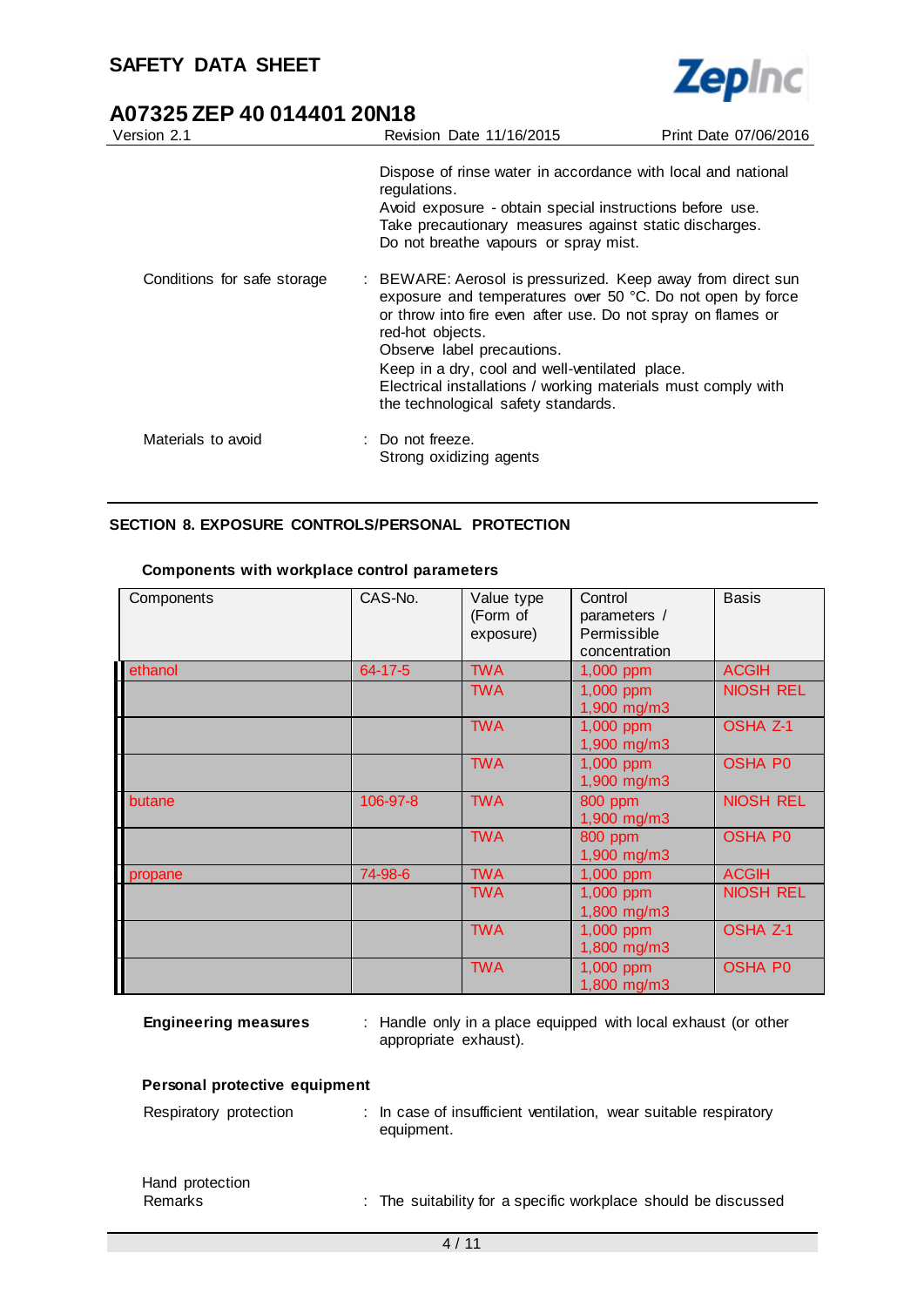

| Version 2.1              | Revision Date 11/16/2015                                                                                                                                                                                   | Print Date 07/06/2016 |
|--------------------------|------------------------------------------------------------------------------------------------------------------------------------------------------------------------------------------------------------|-----------------------|
|                          | with the producers of the protective gloves.                                                                                                                                                               |                       |
| Eye protection           | : Tightly fitting safety goggles<br>Wear face-shield and protective suit for abnormal processing<br>problems.<br>Ensure that eyewash stations and safety showers are close to<br>the workstation location. |                       |
| Skin and body protection | : Impervious clothing<br>Choose body protection according to the amount and<br>concentration of the dangerous substance at the work place.                                                                 |                       |
| Hygiene measures         | : When using do not eat or drink.<br>When using do not smoke.<br>Wash hands before breaks and at the end of workday.                                                                                       |                       |

#### **SECTION 9. PHYSICAL AND CHEMICAL PROPERTIES**

| Appearance                                 |    | Aerosol containing a liquefied gas |
|--------------------------------------------|----|------------------------------------|
| Colour                                     |    | colourless, clear                  |
| Odour                                      |    | alcohol-like, slight               |
| <b>Odour Threshold</b>                     |    | No data available                  |
| pH                                         |    | not determined                     |
| Melting point/freezing point               |    | Not applicable                     |
| Boiling point                              |    | 93 °C                              |
| Flash point                                |    |                                    |
|                                            |    | Not applicable                     |
| Evaporation rate                           | ÷. | 1                                  |
| Flammability (solid, gas)                  |    | The product is not flammable.      |
|                                            |    |                                    |
| Upper explosion limit                      |    | Not applicable                     |
| Lower explosion limit                      |    | Not applicable                     |
| Vapour pressure                            |    | No data available                  |
| Relative vapour density                    |    | No data available                  |
| Density                                    | t. | $1.1$ g/cm $3$                     |
| Solubility(ies)                            |    |                                    |
| Water solubility                           |    | soluble                            |
| Solubility in other solvents               |    | not determined                     |
| Partition coefficient: n-<br>octanol/water |    | No data available                  |
| Auto-ignition temperature                  |    | not determined                     |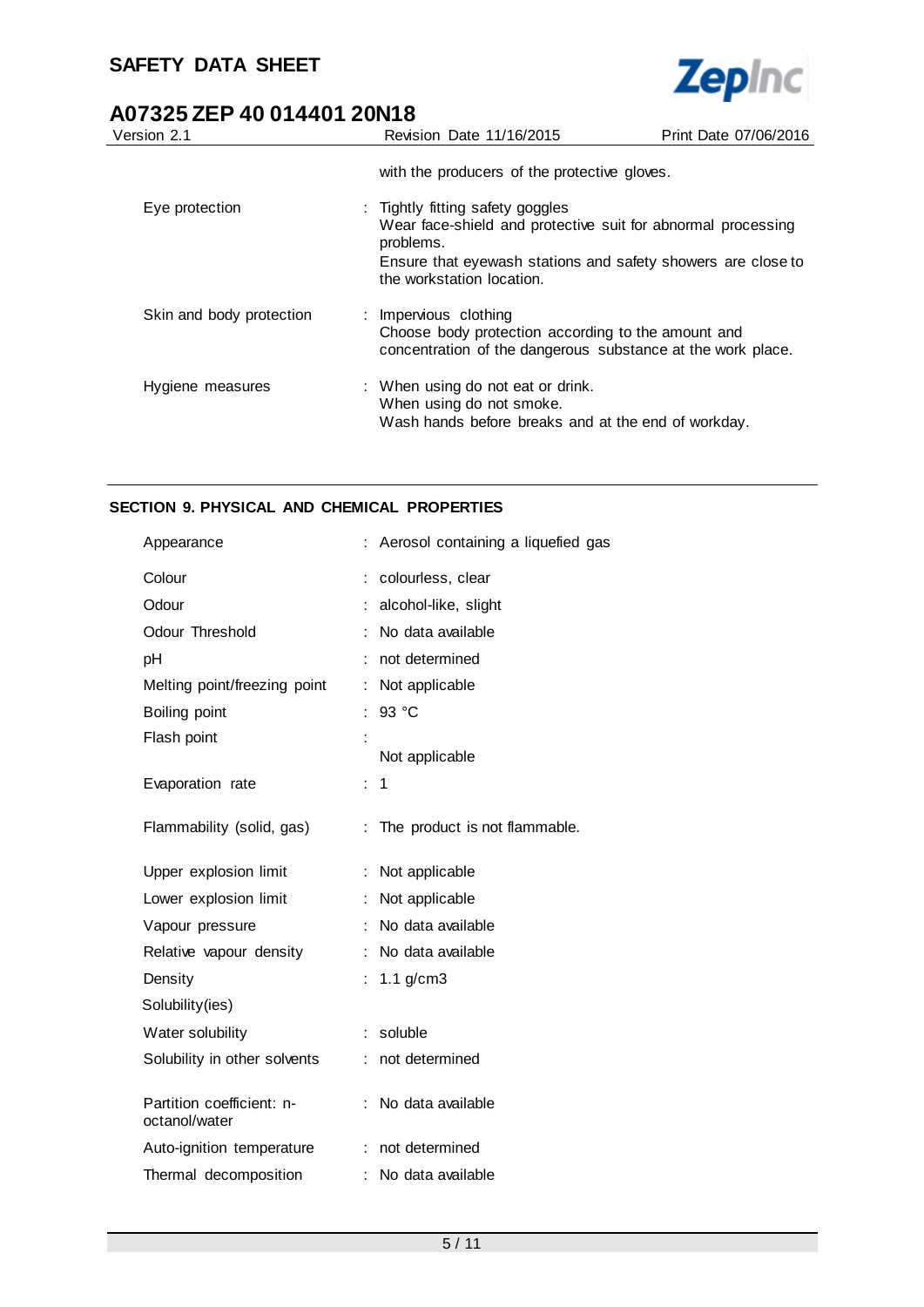# **SAFETY DATA SHEET**



# **A07325 ZEP 40 014401 20N18**

Version 2.1 Revision Date 11/16/2015 Print Date 07/06/2016

| Viscosity            |                  |
|----------------------|------------------|
| Viscosity, kinematic | : Not applicable |
| Heat of combustion   | : 7.94 kJ/a      |

#### **SECTION 10. STABILITY AND REACTIVITY**

| Reactivity                            | $:$ Stable                                                                                            |
|---------------------------------------|-------------------------------------------------------------------------------------------------------|
| Chemical stability                    | $\therefore$ Stable under normal conditions.                                                          |
| Possibility of hazardous<br>reactions | : Vapours may form explosive mixture with air.<br>No decomposition if stored and applied as directed. |
| Conditions to avoid                   | : Heat, flames and sparks.<br>Extremes of temperature and direct sunlight.                            |
| Incompatible materials                | : Strong oxidizing agents                                                                             |
| Hazardous decomposition<br>products   | : Carbon monoxide, carbon dioxide and unburned<br>hydrocarbons (smoke).                               |

#### **SECTION 11. TOXICOLOGICAL INFORMATION**

#### **Acute toxicity**

|  |  |  | odu | с |
|--|--|--|-----|---|
|--|--|--|-----|---|

| Acute oral toxicity | : Acute toxicity estimate : $> 5,000$ mg/kg |
|---------------------|---------------------------------------------|
|                     | Method: Calculation method                  |

#### **Components:**

| ethanol:                         |                                             |
|----------------------------------|---------------------------------------------|
| Acute oral toxicity              | LD50 Oral Rat 7,060 mg/kg                   |
| Acute inhalation toxicity        | LC50 Rat 124.7 mg/l<br>Exposure time: 4 h   |
| butane:                          |                                             |
| <b>Acute inhalation toxicity</b> | LC50 Mouse 1,237 mg/l<br>Exposure time: 2 h |
|                                  | LC50 Rat 1,355 mg/l                         |
| propane:                         |                                             |
| <b>Acute inhalation toxicity</b> | LC50 Mouse 1,237 mg/l<br>Exposure time: 2 h |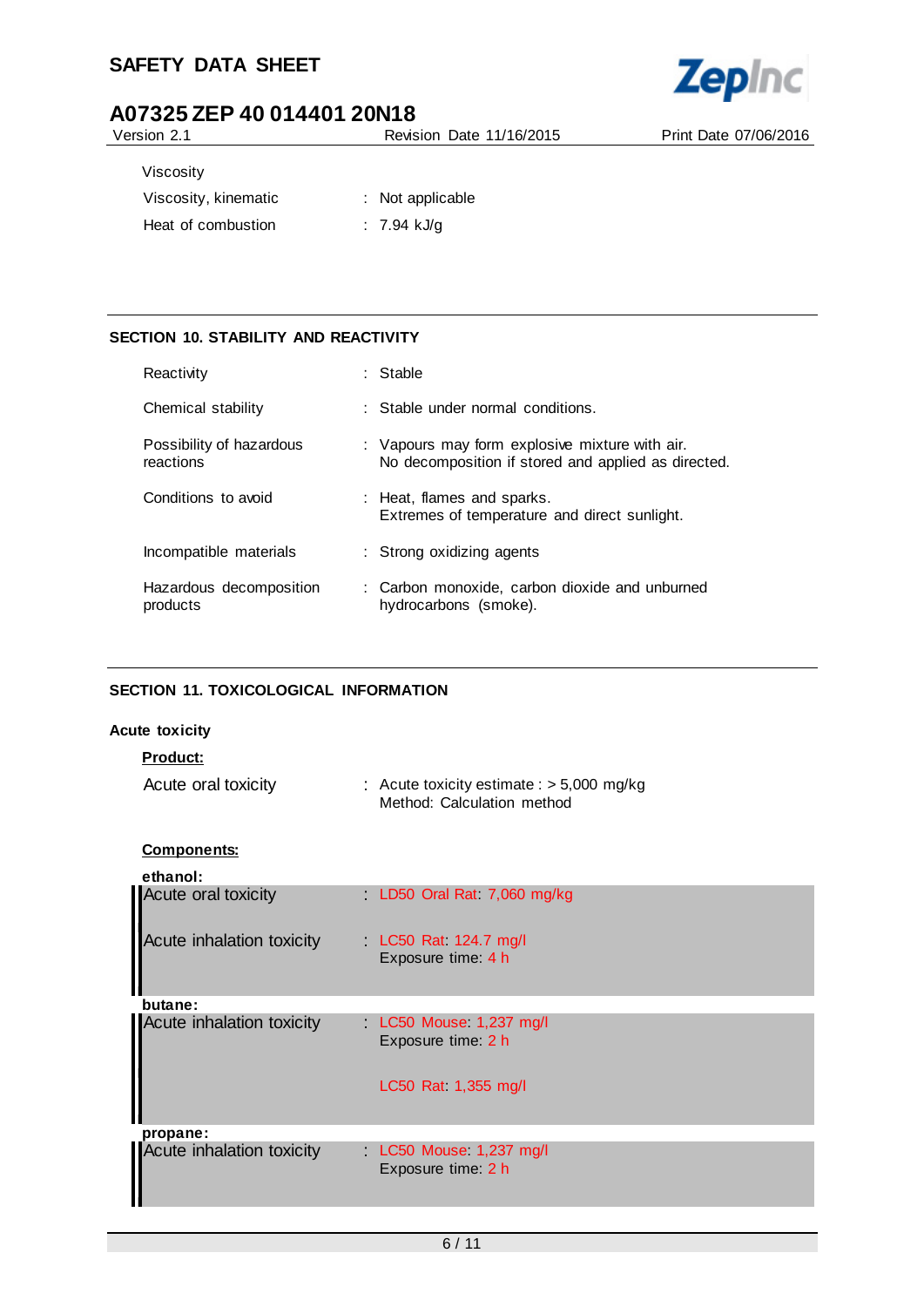# **SAFETY DATA SHEET**



# **A07325 ZEP 40 014401 20N18**

Version 2.1 Revision Date 11/16/2015 Print Date 07/06/2016

LC50 Rat: 658 mg/l Exposure time: 4 h

LC50 Rat: 1,355 mg/l

#### **Skin corrosion/irritation**

#### **Product:**

Remarks: May cause skin irritation in susceptible persons.

#### **Serious eye damage/eye irritation**

#### **Product:**

Remarks: Severe eye irritation

#### **Respiratory or skin sensitisation**

No data available

### **Germ cell mutagenicity**

No data available

#### **Carcinogenicity**

No data available

#### **Reproductive toxicity**

No data available

**ethanol: butane: propane:**

#### **STOT - single exposure**

No data available

#### **STOT - repeated exposure**

No data available

#### **Aspiration toxicity**

No data available

#### **Further information**

#### **Product:**

Remarks: No data available

### **SECTION 12. ECOLOGICAL INFORMATION**

#### **Ecotoxicity**

No data available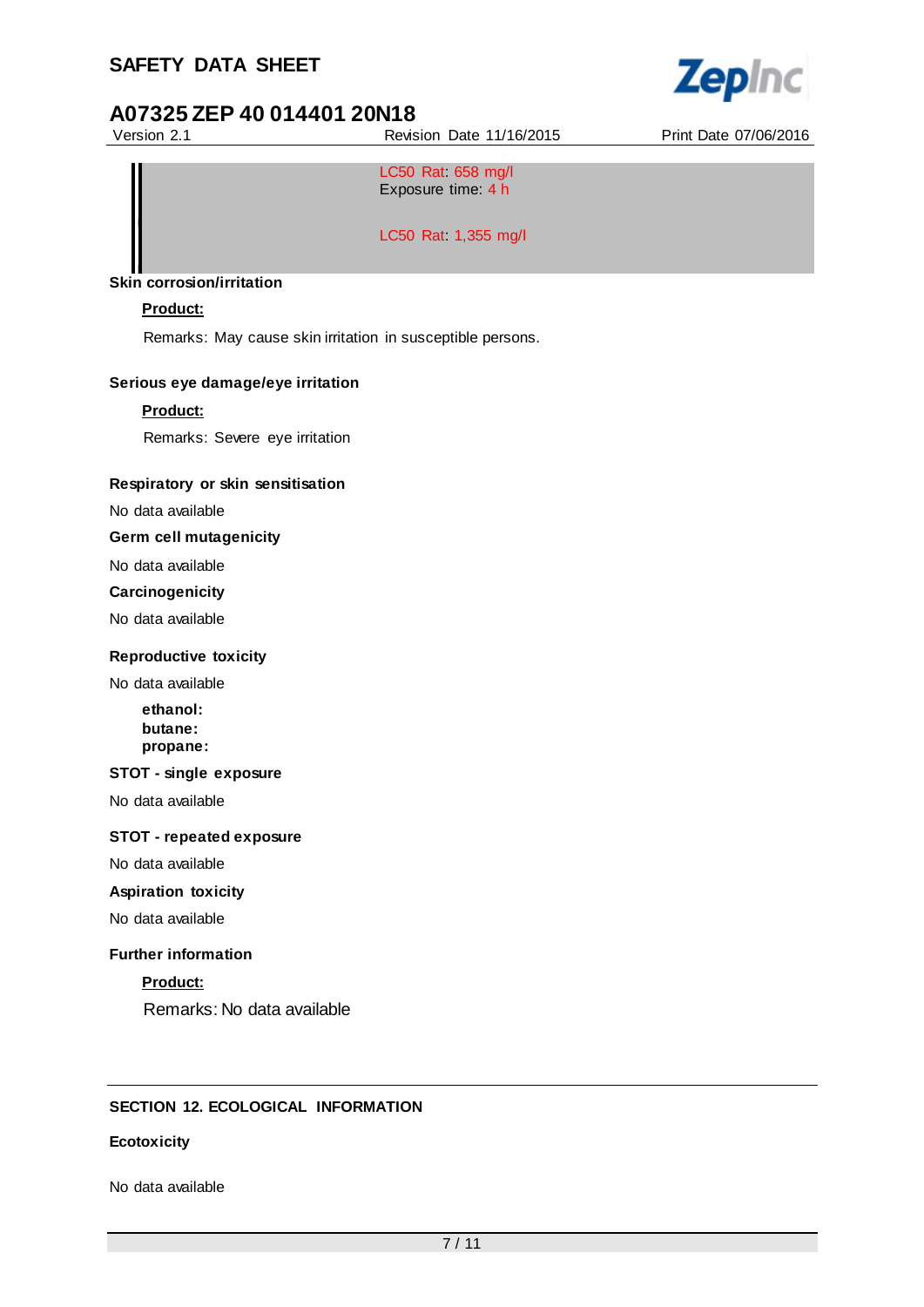

| Version 2.1                                                                 | Revision Date 11/16/2015                                                                                                                                                                                                                                                                                        | Print Date 07/06/2016 |
|-----------------------------------------------------------------------------|-----------------------------------------------------------------------------------------------------------------------------------------------------------------------------------------------------------------------------------------------------------------------------------------------------------------|-----------------------|
| Persistence and degradability                                               |                                                                                                                                                                                                                                                                                                                 |                       |
| No data available<br><b>Bioaccumulative potential</b>                       |                                                                                                                                                                                                                                                                                                                 |                       |
| <b>Product:</b>                                                             |                                                                                                                                                                                                                                                                                                                 |                       |
| Partition coefficient: n-<br>octanol/water<br><b>Components:</b><br>butane: | : Remarks: No data available                                                                                                                                                                                                                                                                                    |                       |
| Partition coefficient: n-<br>octanol/water                                  | : Pow 2.89                                                                                                                                                                                                                                                                                                      |                       |
| <b>Mobility in soil</b>                                                     |                                                                                                                                                                                                                                                                                                                 |                       |
| No data available                                                           |                                                                                                                                                                                                                                                                                                                 |                       |
| Other adverse effects                                                       |                                                                                                                                                                                                                                                                                                                 |                       |
| No data available<br><b>Product:</b>                                        |                                                                                                                                                                                                                                                                                                                 |                       |
| Regulation<br>Remarks                                                       | 40 CFR Protection of Environment; Part 82 Protection of<br>Stratospheric Ozone - CAA Section 602 Class I<br><b>Substances</b><br>This product neither contains, nor was manufactured<br>with a Class I or Class II ODS as defined by the U.S.<br>Clean Air Act Section 602 (40 CFR 82, Subpt. A, App.A<br>+ B). |                       |
| Additional ecological<br>information                                        | : No data available                                                                                                                                                                                                                                                                                             |                       |

#### **SECTION 13. DISPOSAL CONSIDERATIONS**

| Disposal methods       |                                                                                                                                                                                 |
|------------------------|---------------------------------------------------------------------------------------------------------------------------------------------------------------------------------|
| Waste from residues    | : Do not dispose of waste into sewer.<br>Do not contaminate ponds, waterways or ditches with<br>chemical or used container.<br>Dispose of in accordance with local regulations. |
| Contaminated packaging | : Empty remaining contents.<br>Dispose of as unused product.<br>Do not re-use empty containers.<br>Do not burn, or use a cutting torch on, the empty drum.                      |

#### **SECTION 14. TRANSPORT INFORMATION**

Transportation Regulation: 49 CFR (USA): UN1950, AEROSOLS, 2.2, - Limited quantity

Transportation Regulation: IMDG (Vessel): UN1950, AEROSOLS, 2.2, - Limited quantity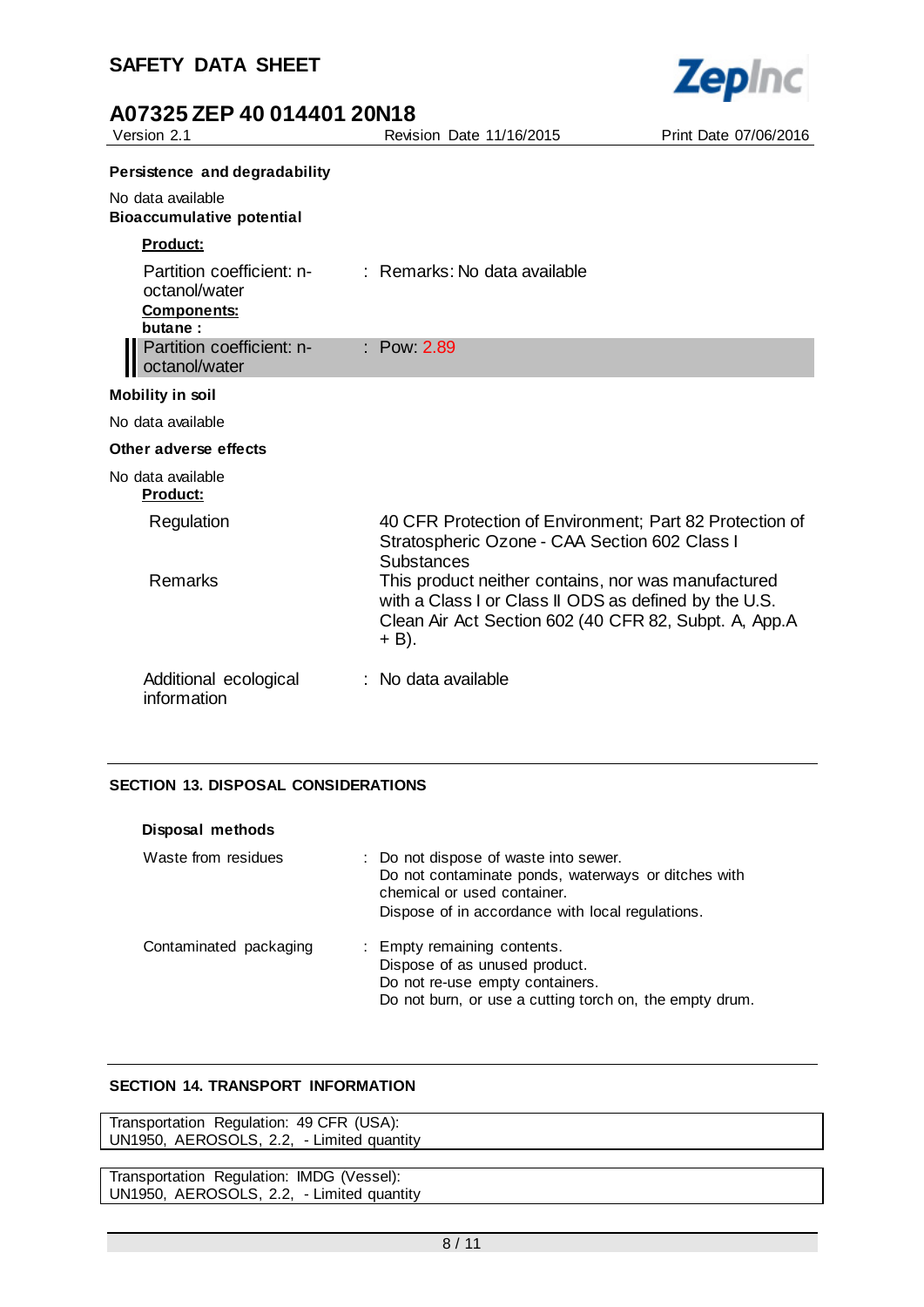

Version 2.1 Revision Date 11/16/2015 Print Date 07/06/2016

Transportation Regulation: IATA (Cargo Air): UN1950, AEROSOLS, 2.2, - Limited quantity

Transportation Regulation: IATA (Passenger Air): UN1950, AEROSOLS, 2.2, - Limited quantity

Transportation Regulation: TDG (Canada): UN1950, AEROSOLS, 2.2, - Limited quantity

#### SECTION 15. REGULATORY INFORMATION

#### **EPCRA - Emergency Planning and Community Right-to-Know Act**

#### **CERCLA Reportable Quantity**

| Components                | CAS-No.   | (lbs) | Component RQ   Calculated product RQ<br>(lbs) |
|---------------------------|-----------|-------|-----------------------------------------------|
| ammonia, aqueous solution | 1336-21-6 | 1000  |                                               |

\*: Calculated RQ exceeds reasonably attainable upper limit.

#### **CERCLA Reportable Quantity**

This material does not contain any components with a CERCLA RQ.

#### **SARA 304 Extremely Hazardous Substances Reportable Quantity**

This material does not contain any components with a section 304 EHS RQ.

| SARA 311/312 Hazards      | : Acute Health Hazard<br>Sudden Release of Pressure Hazard                                                                                                                                |
|---------------------------|-------------------------------------------------------------------------------------------------------------------------------------------------------------------------------------------|
| <b>SARA 302</b>           | : No chemicals in this material are subject to the reporting<br>requirements of SARA Title III, Section 302.                                                                              |
| <b>SARA 313</b>           | : This material does not contain any chemical components with<br>known CAS numbers that exceed the threshold (De Minimis)<br>reporting levels established by SARA Title III, Section 313. |
| <b>California Prop 65</b> | This product does not contain any chemicals known to State of<br>California to cause cancer, birth defects, or any other<br>reproductive harm.                                            |

#### **The components of this product are reported in the following inventories:**

| <b>TSCA</b>  | On TSCA Inventory                                                   |
|--------------|---------------------------------------------------------------------|
| <b>DSL</b>   | This product contains one or several components that are not on the |
|              | Canadian DSL nor NDSL.                                              |
| <b>AICS</b>  | Not in compliance with the inventory                                |
| <b>NZIoC</b> | Not in compliance with the inventory                                |
| <b>PICCS</b> | Not in compliance with the inventory                                |
| <b>IECSC</b> | Not in compliance with the inventory                                |

#### **Inventory Acronym and Validity Area Legend:**

AICS (Australia), DSL (Canada), IECSC (China), REACH (European Union), ENCS (Japan), ISHL (Japan), KECI (Korea), NZIoC (New Zealand), PICCS (Philippines), TCSI (Taiwan), TSCA (USA)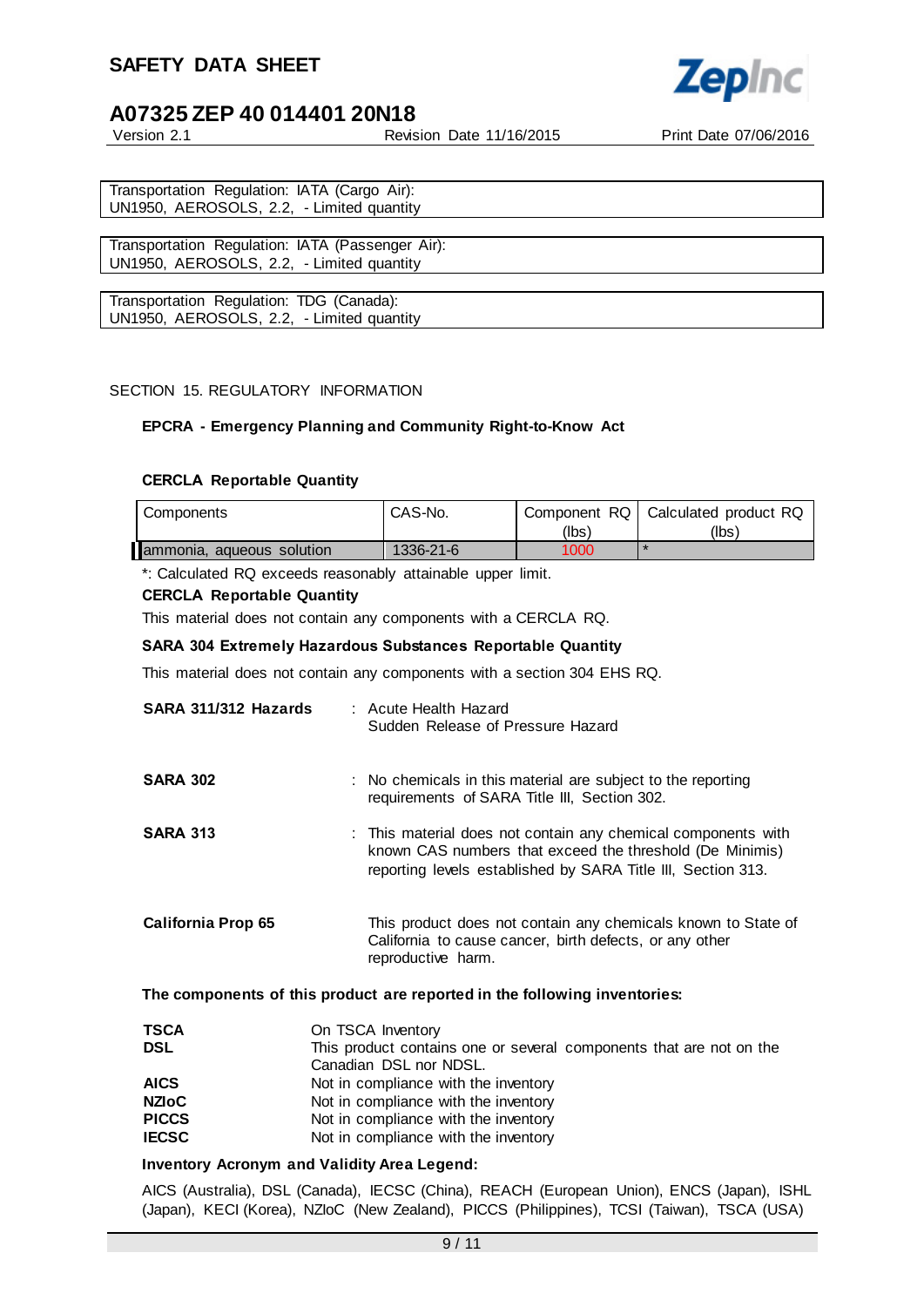

#### **SECTION 16. OTHER INFORMATION**



#### OSHA GHS Label Information:



| Version:              |            |
|-----------------------|------------|
| <b>Revision Date:</b> | 11/16/2015 |
| Print Date:           | 07/06/2016 |

We believe the statements, technical information and recommendations contained herein are reliable, but they are given without warranty or guarantee of any kind. The information in this document applies to this specific material as supplied. It may not be valid for this material if it is used in combination with any other materials. Users should make their own investigations to determine the suitability and applicability of the information for their particular purposes. This SDS has been prepared by the Compliance Services organization supporting this manufacturer, supplier or distributor.

Zep Inc. markets products under well recognized and established brand names such as Zep®, Zep Commercial®,Zep Professional®, Enforcer®, National Chemical™, Selig™, Mis ty®, Next Dimension™, Petro®, i-Chem®, TimeMist®, TimeWick™, MicrobeMax®, Country Vet®, Konk®, Original Bike Spirits®, Blue Coral®, Black Magic®, Rain-X®, Niagara National™, FC Forward Chemicals®,Rexodan®, Mykal™, and a number of private labeled brands.